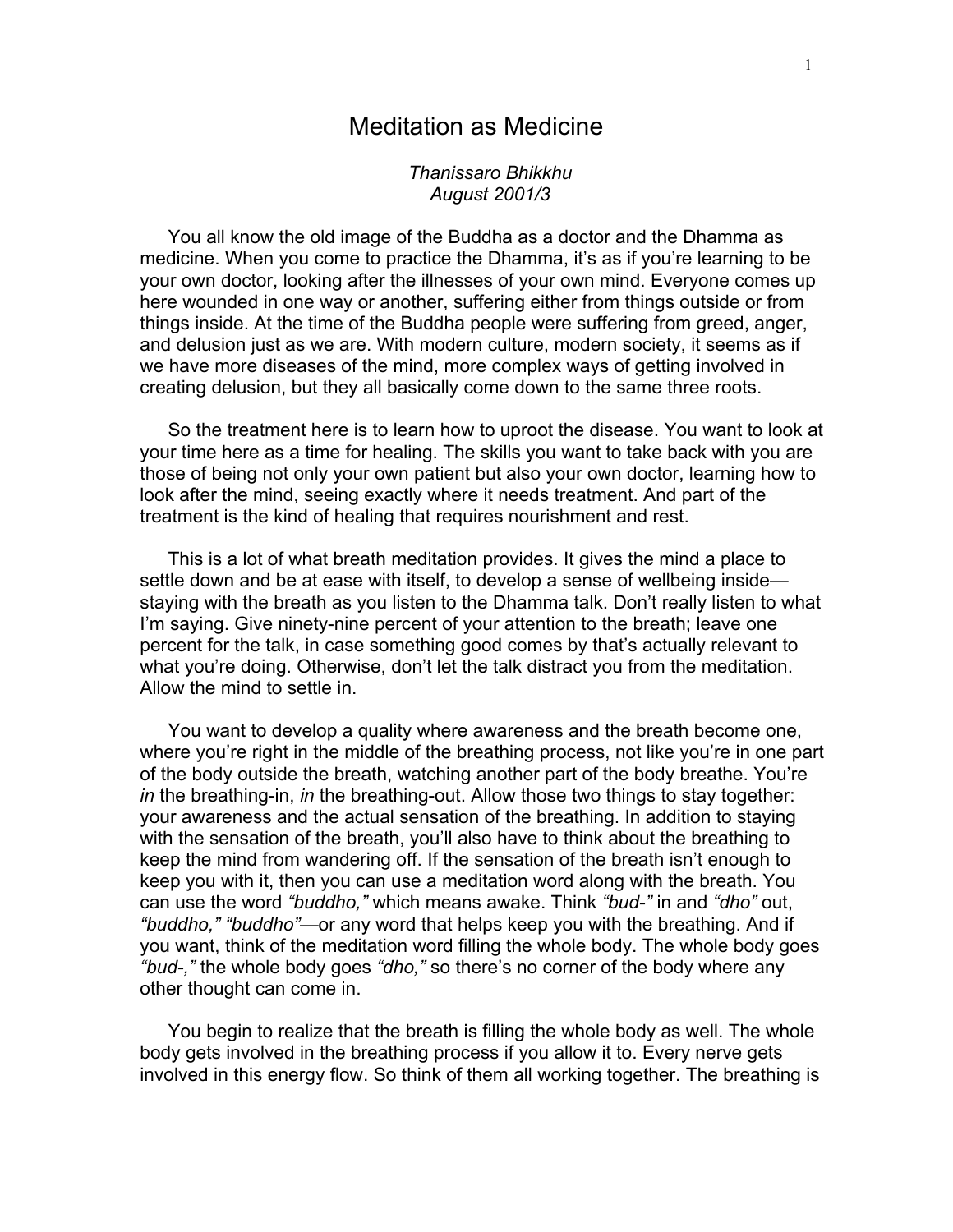soothing the body, soothing the mind right now, so the mind feels that it can melt in with the breath. The awareness melts into the breath. They become one.

However, the meditation is not just a bubble bath for the mind. There's the healing, comforting, soothing aspect, but remember, medicine comes in all sorts of forms. Some of it can be pretty strong. In other words, once the mind settles down you have to watch after it, make sure it doesn't go wandering off, doesn't get lazy and complacent. If the mind goes wandering off, ask yourself: "What trouble are you looking for now? Now that you're beginning to feel a little healed, what new germs are you looking for? What do you hope to get out of that particular thought?" And sometimes just this little warning is enough to bring the mind to its senses and bring it back. At other times you have to work at it a little more, focusing in more detail on exactly why you don't want to be thinking right now about anything else. Then bring the mind right back to the breath.

So you can't just wallow in the nice side of the breathing. There has to be constant vigilance over the mind because the problem with the mind is that as soon as it gets comfortable, it starts getting lazy and complacent. That's not the treatment at all. That's not the medicine the Dhamma provides. Once your sense of awareness settles in and gets comfortable, you have to be very watchful to make sure it doesn't slide off someplace else and start creating trouble for you.

So as the doctor for your mind, you want to combine these two qualities. On the one hand there's the sense of ease that comes with the breathing. On the other, you have to maintain mindfulness. You have to maintain alertness. Foster an attitude of heedfulness. Keep focused on the breath. Remember: The sense of ease and comfort is a product of your focus on the breath. If you lose your focus and start focusing on the wrong things, then once the cause is gone, the result is going to have to start fading away as well. You're left with nothing. It's like building up scaffolding and seeing a cloud next to the scaffolding. It looks nice and cottony and comfortable, so you go and jump on the cloud—and you go right through.

So allow yourself to rest with whatever sense of wellbeing there is, but remember that there's work to be done. After all, this is medicine; it's not always pleasant. It's not total relaxation. There has to be a certain amount of vigilance to keep the mind with the breath and not let it blur out. One way of doing this, once you've got a sense of ease with the breath, is to start thinking about the breathing process in different parts of the body. Just go through the body parts one by one by one, seeing how the breath feels at each particular part. You might want to start at the navel and then work up the front of the body, down the back of the body, and out the legs. Then start again at the back of the neck and then go down the shoulders and out the arms.

Take the body section by section and notice how each section feels as you breathe in, how it feels as you breathe out. If there's any tension or tightness, let it dissolve in the flow of the breath energy, so that you breathe in without building up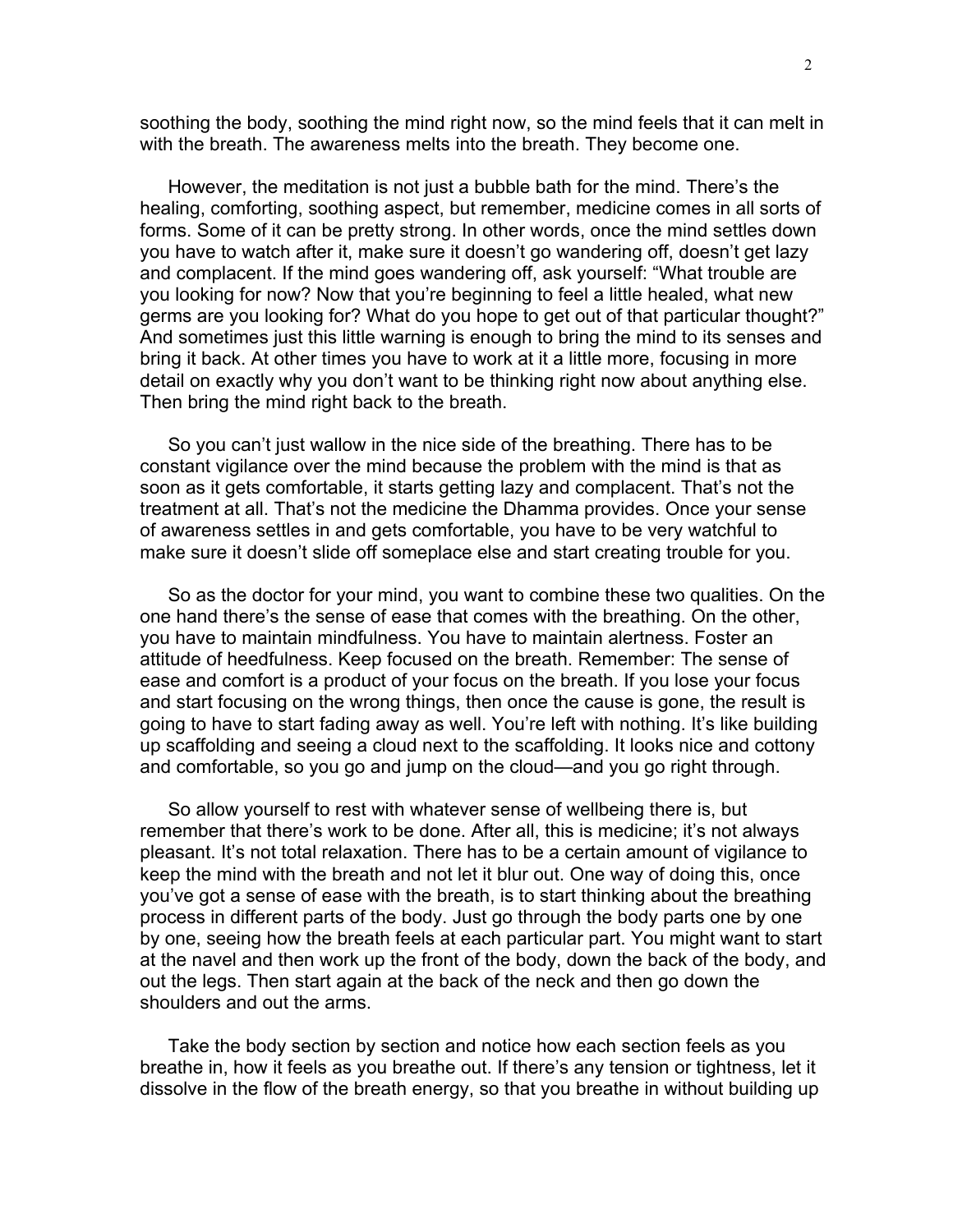any tension and breathe out without holding onto any tension that may already be there. Allow the tension to dissolve and then move on to the next section of the body, and then the next. Keep doing this until you've covered the whole body and can sense that all the parts of the body are breathing together in unison. Then try to maintain a broad awareness of that.

When the Buddha talks about the sixteen steps of breath meditation, number one and number two are just noticing the breath, to see how long or short it is. With number three you start training yourself. You're *willing* yourself to be aware of the whole body. And you'll find that there's a tendency, as you get lazy, for that awareness to shrink. Don't allow that to happen. This is the work you've got to do. Stay with the whole body, the whole body, the whole body as you breathe in, the whole body as you breathe out. And then work to maintain that sense of wholeness.

In the beginning you'll find that the work may seem to be too strenuous because you're not doing it very efficiently. Just notice what needs to be done, what doesn't need to be done in order to maintain that whole-body awareness until you find that you can maintain it with ease. You'll find that there may be slips. You're working with trial and error here. You're working on a skill. Try to think back to whatever manual skills you've developed—carpentry, sports, cooking skills, whatever—and the attitude you had to foster to help master the skill. If there's a mistake, you don't let yourself get upset by the mistake. Just start all over again. When things turn out well, don't let yourself be complacent. Try to think of other ways to improve what you've done. Or if it can't be improved, learn how not to mess with it, how to keep it going as it is.

There's a certain balance, a certain maturity that you have to bring to any skill. That's the kind of attitude you want to bring to the meditation. If you let yourself get too easily discouraged by bad sessions in the meditation or start getting complacent or cocksure about your good sessions, you're setting yourself up for a fall, and no skill is going to come from that. You want to keep at it, keep at it, keep at it. Whatever mistakes there are, you learn from them. Whenever things go well, you try to learn from them. If you come out of a good meditation session, don't leave it immediately. Reflect on what you did this time, what went right this time. And the more often you do that, the more precise your observation's going to be, the more you start seeing cause and effect as they operate in the mind.

We're working on a long-term project here. You come to realize that even though things happening from the outside may be wounding the mind, the real diseases come from within: our lack of skill in managing our thoughts, our lack of skill in relating to feelings, perceptions, thought-constructs, and consciousness. And so what we're doing is learning new skills to relate to what's going on in the mind, along with a new sensitivity that comes with these skills. The skill is not just staying with the breath but also finding ways to relate to whatever comes into the mind in the course of the day, wherever you are. The sensitivity you build up while